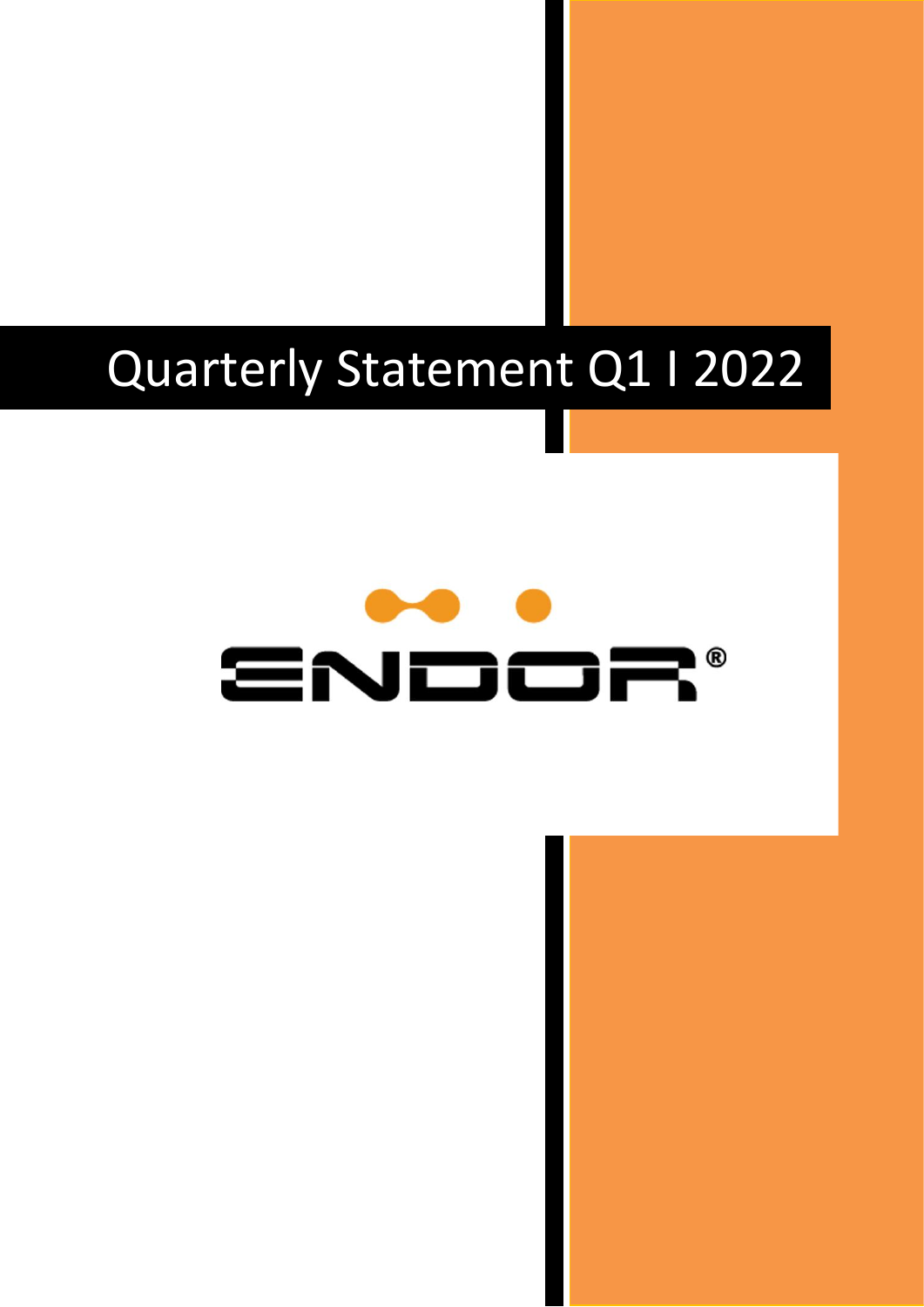### **Table of Contents**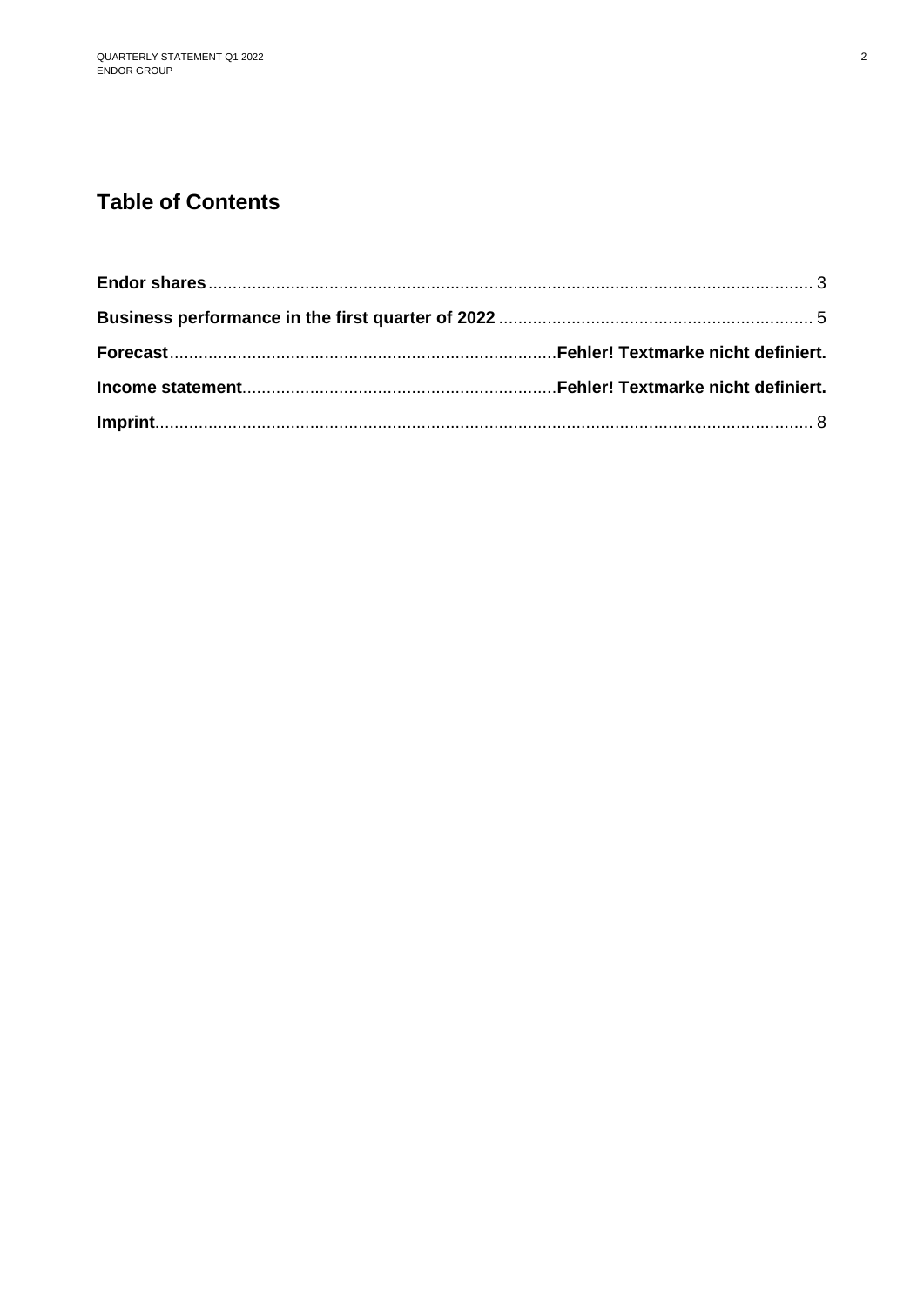## <span id="page-2-0"></span>**Endor shares**

Endor AG is traded over-the-counter in the Munich Stock Exchange. Endor shares recorded their high for the first quarter of 2022 in January, with a closing price of EUR 21 in trading on the Munich Stock Exchange. Their low for the quarter was recorded in mid-March, with a closing price of EUR 15.55. Overall performance for Endor shares in the first quarter of 2022 was -14.3%.

Share performance (in EUR) for the first quarter of 2022



| WKN (German securities ID)                       | 549166                        |
|--------------------------------------------------|-------------------------------|
| <b>ISIN</b>                                      | DE0005491666                  |
| Stock symbol                                     | E2N                           |
| <b>IPO</b>                                       | 27 June 2006                  |
| Issue price                                      | 1.13 $EUR2$                   |
| Stock exchanges                                  | Munich, Hamburg, Stuttgart    |
| Type of shares                                   | Bearer shares (common shares) |
| Segment                                          | OTC, Munich Stock Exchange    |
| Number of shares as of 31 March 2022             | 15,497,584 <sup>2</sup>       |
| Market capitalization on 31 March 2022           | EUR 279 million               |
| Share price in EUR on 31 March 2022 <sup>1</sup> | 18.00 <sup>2</sup>            |
| Percent change Q1 2022                           | $-14.3%$                      |
| High for period (Jan. - March 2022) in $EUR1$    | 21.00 <sup>2</sup>            |
| Low for period (Jan. – March 2022) in $EUR1$     | $15.55^2$                     |

<sup>1</sup> Munich Stock Exchange closing prices

<sup>2</sup> after stock split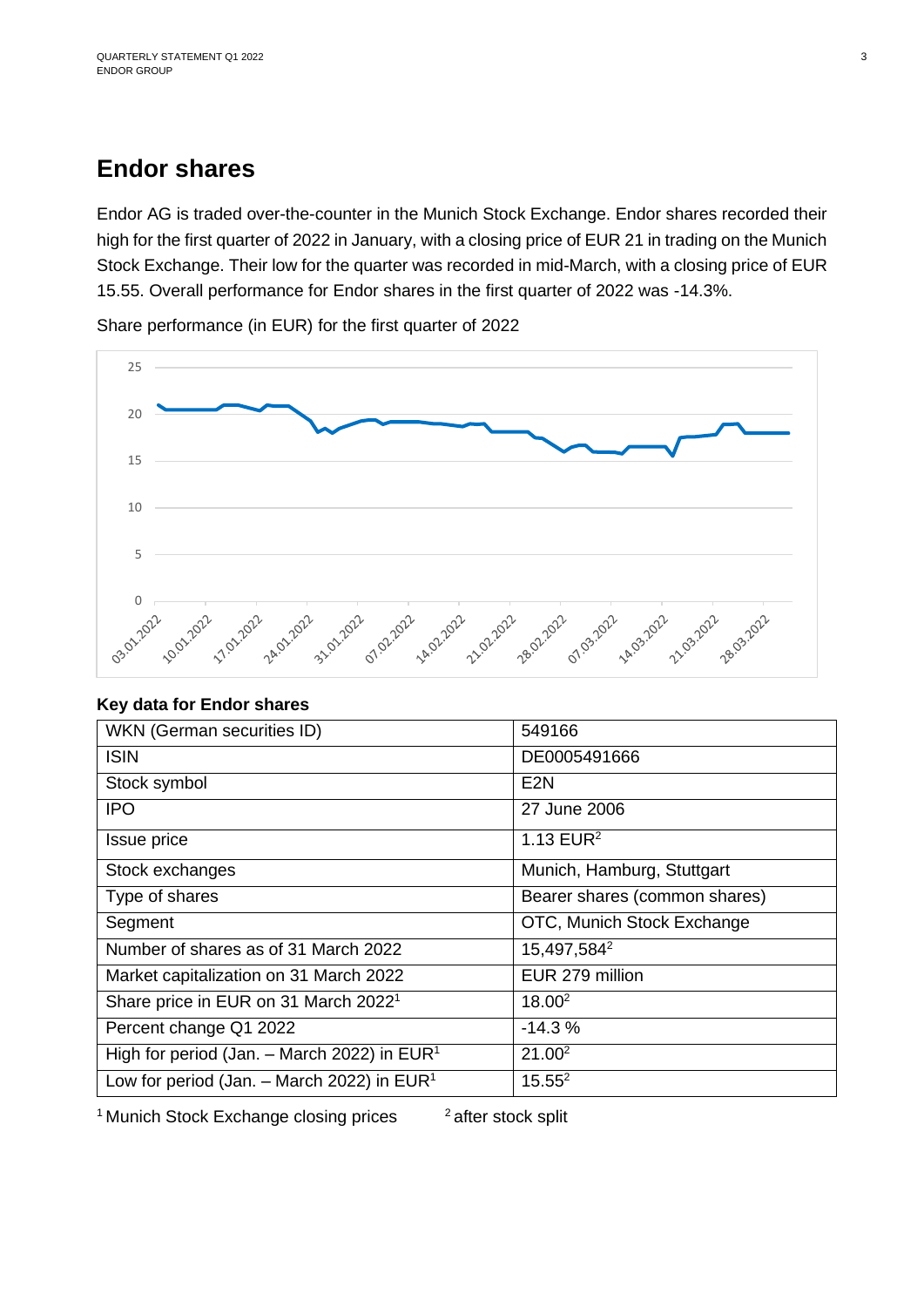#### **Financial calendar 2022**

| <b>Date</b>                      | Event                          |
|----------------------------------|--------------------------------|
| August 2022                      | Virtual annual meeting         |
| 31 August 2022                   | Publication of first-half data |
| Through the end of November 2022 | Publication of Q3 statement    |
| 28 - 30 November 2022            | <b>Equity Forum</b>            |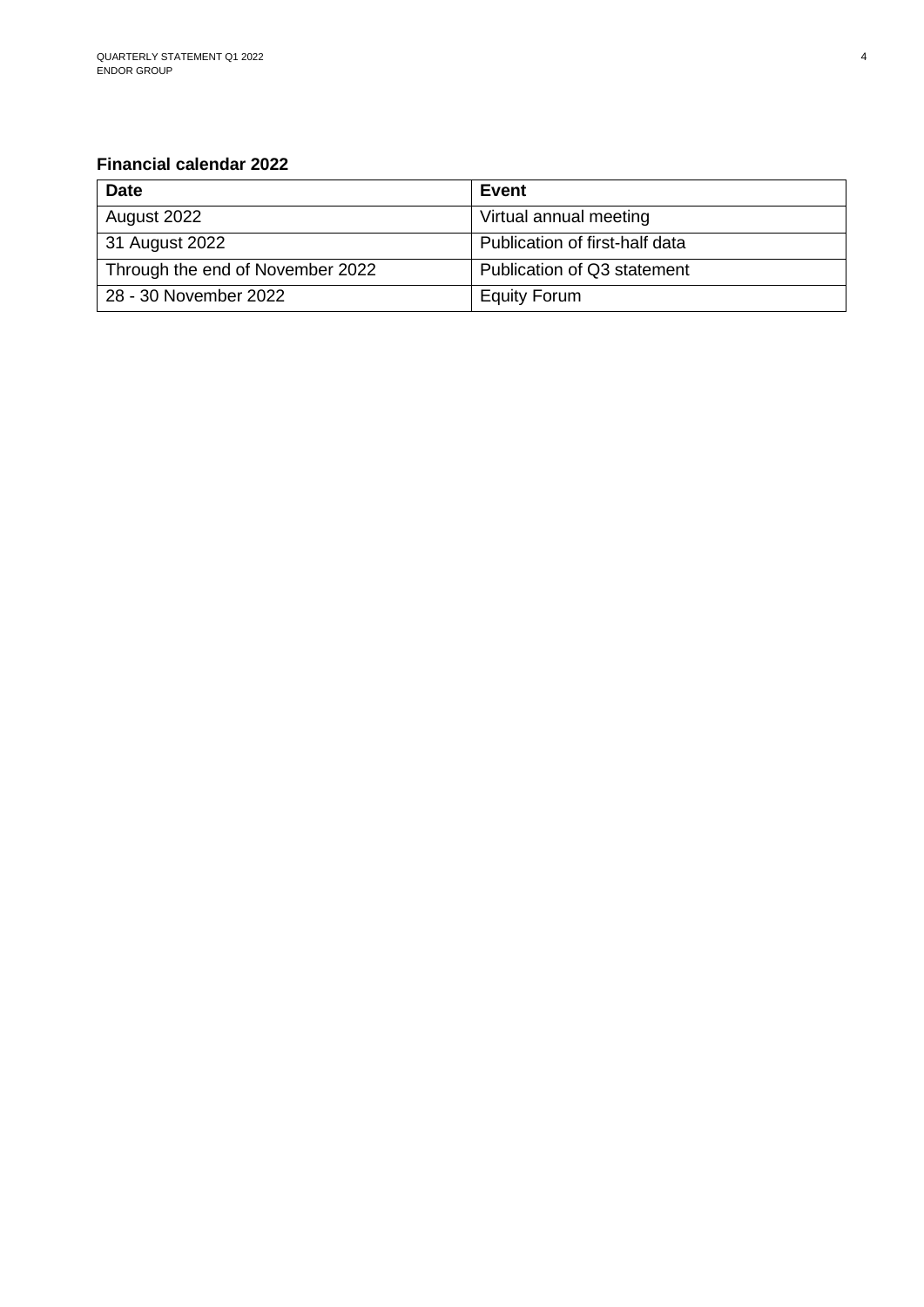## <span id="page-4-0"></span>**Business performance in the first quarter of 2022**

As already announced in mid-March, the Endor Group was able to achieve a new turnover record in the first quarter of 2022 with a total of 46.5 million euros and thus more than double the already high turnover from the same quarter of the previous year (21.9 million euros). This was made possible in part by growing sales in connection with the SONY launch of the "Gran Turismo 7" gaming software, as well as by significantly better product availability. Past experience has shown that the launch of popular racing games has the potential to generate strong growth in steering wheel sales and high advance orders. The Gran Turismo series is especially popular among consumers all over the world and is considered a blockbuster in the racing scene. With its Fanatec brand Gran Turismo™ DD Pro, Endor AG has developed the first official direct drive wheel for the Gran Turismo™ series. The Group's customer revenues were up about 209% in March over the same month of last year thanks to delivery of the GT DD RWP PRO product: about EUR 18.7 million in incoming orders were generated in March alone. At the end of the month, orders on hand amounted to EUR 5.3 million.

Nevertheless, turnover and profit cannot be extrapolated for the year as Endor AG benefited in the first quarter from a strong special boom due to Gran Turismo. The remaining quarters, on the other hand, depend heavily on the supply chains, especially in China, and the availability of goods.

Cost of materials amounted to EUR 20.4 million in the first three months of the year (previous year: EUR 9.1 million). The gross profit margin was 56 percent, compared to 59 percent in the previous year. Personnel expenses were up about 6% from the previous year, to EUR 2.6 million from EUR 2.4 million in the same period of last year. But at the same time, the personnel expense ratio dropped from 11 percent to 6 percent thanks to the higher business volume.

Other operating expenses came to EUR 12.8 million due to the strong growth in business volume (previous year: EUR 6.9 million). This figure includes EUR 0.6 million in research and development expenses (previous year: EUR 0.4 million).

Endor Group posted total EBIT of EUR 12.1 million (previous year: EUR 3.9 million), for an EBIT margin of 26 percent, up from 18 percent in the same quarter of last year. After-tax earnings amounted to EUR 8.2 million (previous year: EUR 2.6 million). The Group's ability to post an EBIT margin of 26% despite high one-time investments in its organization underscores the potential and long-term goal of posting high revenues while sustaining an EBIT margin of over 25%.

Total assets amounted to EUR 82.1 million at the end of March, up from EUR 62.5 million in the previous year. Total inventories came to EUR 36.5 million (previous year: EUR 27.0 million). Cash flow from current business activity was EUR 8.0 million. Cash flow from financing activity came to EUR 0.2 million and cash flow from investment activity was EUR -0.7 million.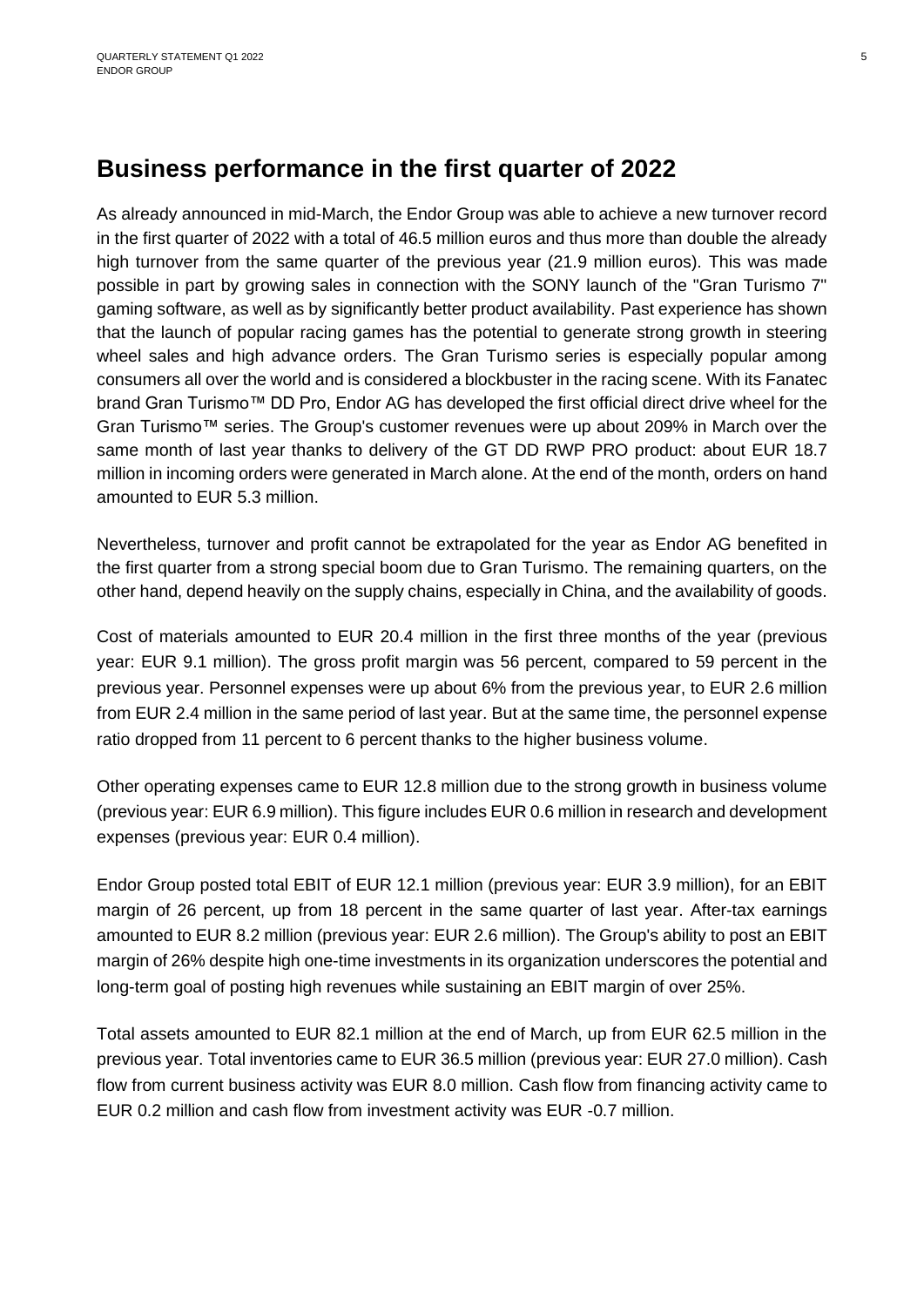## **Forecast**

Endor Group is operating in growing markets with its FANATEC brand products. The booming esports market is a key growth driver and "sim racing," i.e. virtual racing, is becoming increasingly popular: a trend which will get stronger in 2022.

On the whole, the Management Board expects to post consolidated revenues in the low triple-digit millions for the first time in Financial Year 2022, with EBIT up from the previous year.

Additional strong growth is possible, but is inhibited by the tense global supply chain and logistics situation, as well as by the ongoing shortage of chips and raw materials.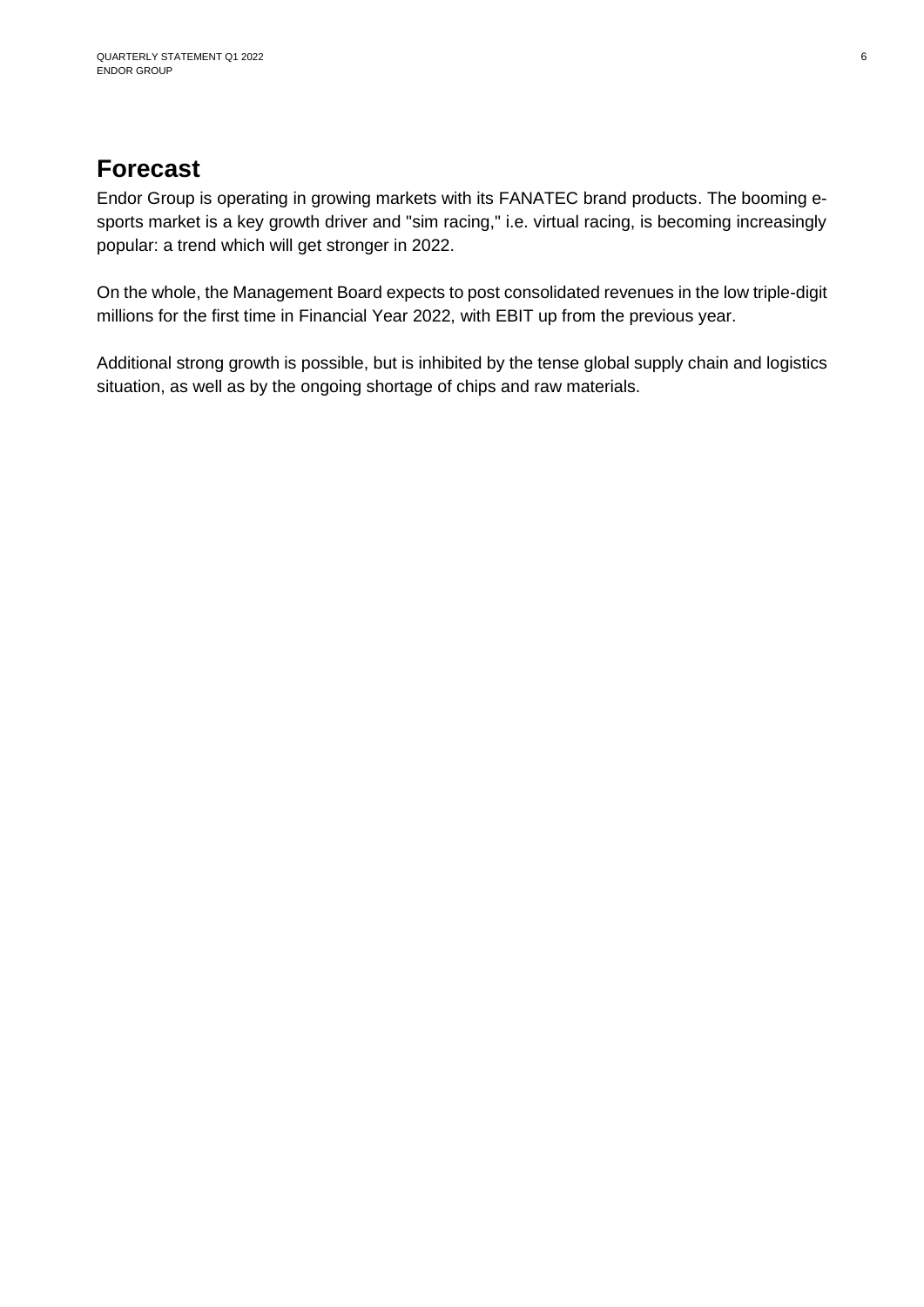## **Income statement**

| <b>Endor Group income statement</b> | Q1 2021 | Q1 2022 |
|-------------------------------------|---------|---------|
|                                     |         |         |
| Revenues                            | 21.9    | 46.5    |
| Own work capitalized                | 0.4     | 0.3     |
| Other operating income              | 0.5     | 1.7     |
| = Total output                      | 22.8    | 48.5    |
|                                     |         |         |
| Cost of materials                   | $-9.1$  | $-20.4$ |
| = Gross profit                      | 13.7    | 28.1    |
| % Gross profit margin*              | 59%     | 56%     |
|                                     |         |         |
| Personnel expenses                  | $-2.4$  | $-2.6$  |
| % Personnel expense ratio           | 11%     | 6%      |
| Other operating expenses            | $-6.9$  | $-12.8$ |
| $=$ EBITDA                          | 4.3     | 12.7    |
| % EBITDA margin                     | 20%     | 27%     |
|                                     |         |         |
| Depreciation                        | $-0.4$  | $-0.7$  |
| $=$ EBIT                            | 3.9     | 12.1    |
| % EBIT margin                       | 18%     | 26%     |

\*excl. own work capitalized and other operating income

Landshut, 18 May 2022

Thomas Jackermeier András Semsey Dr-Ing. Michael Op de Hipt I Management Board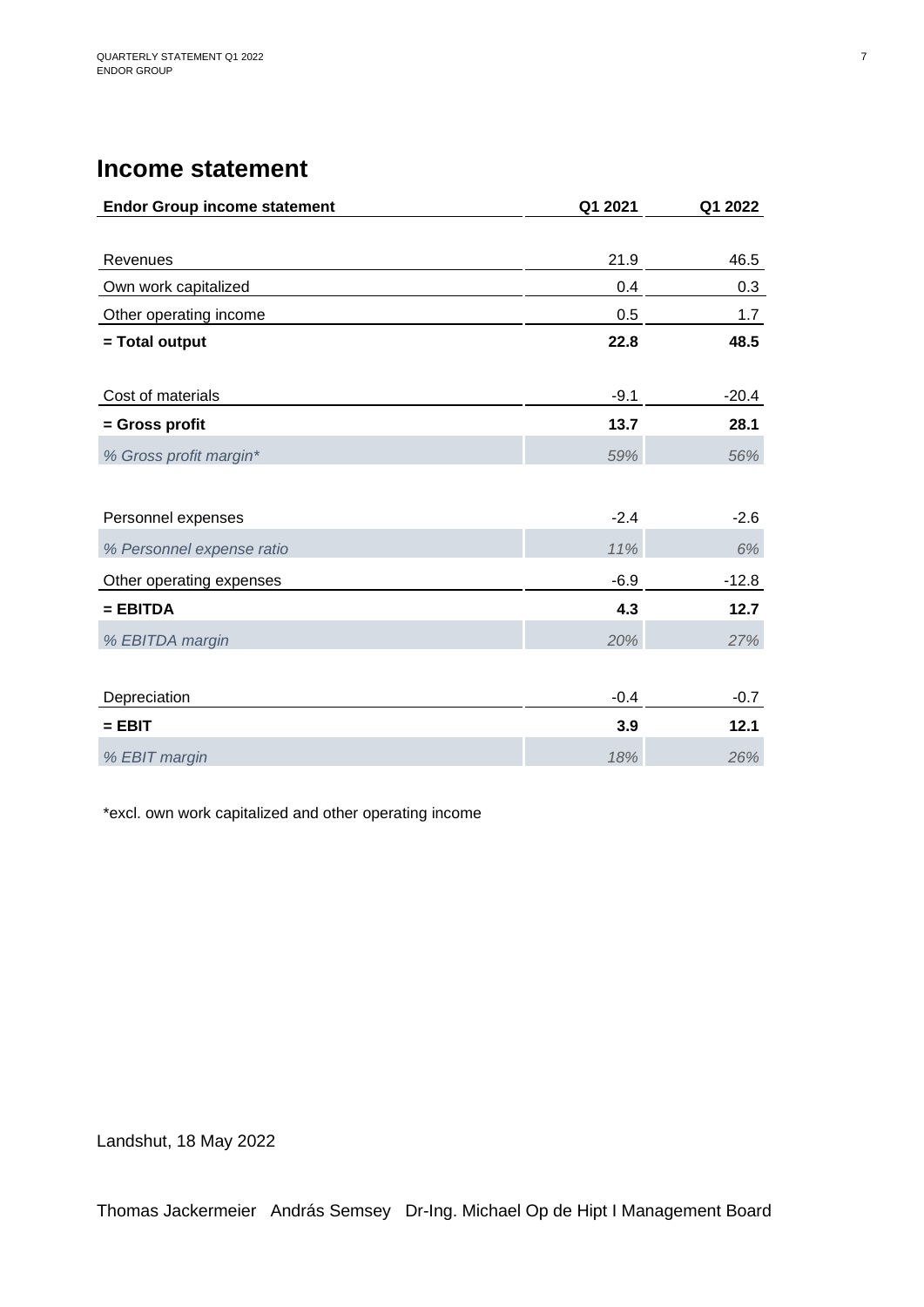## <span id="page-7-0"></span>**Imprint**

Endor AG E.ON-Allee 3 84036 Landshut **Germany** 

Contact information for Investor Relations Anita Schneider I Frank Ostermair Email: [anita.schneider@better-orange.de](mailto:anita.schneider@better-orange.de) Email: [frank.ostermair@better-orange.de](mailto:frank.ostermair@better-orange.de)

**Disclaimer:** This Quarterly Statement contains forward-looking statements. These statements are based on present experience, assumptions and expectations, as well as the information currently available to the Management Board. Forward-looking statements should not be understood as guarantees of the future development and results mentioned therein. Rather, future developments and results depend on a large number of factors. They are associated with various risks and uncertainties and are based on assumptions which may prove incorrect. We are under no obligation to update the forward-looking statements made in this report.